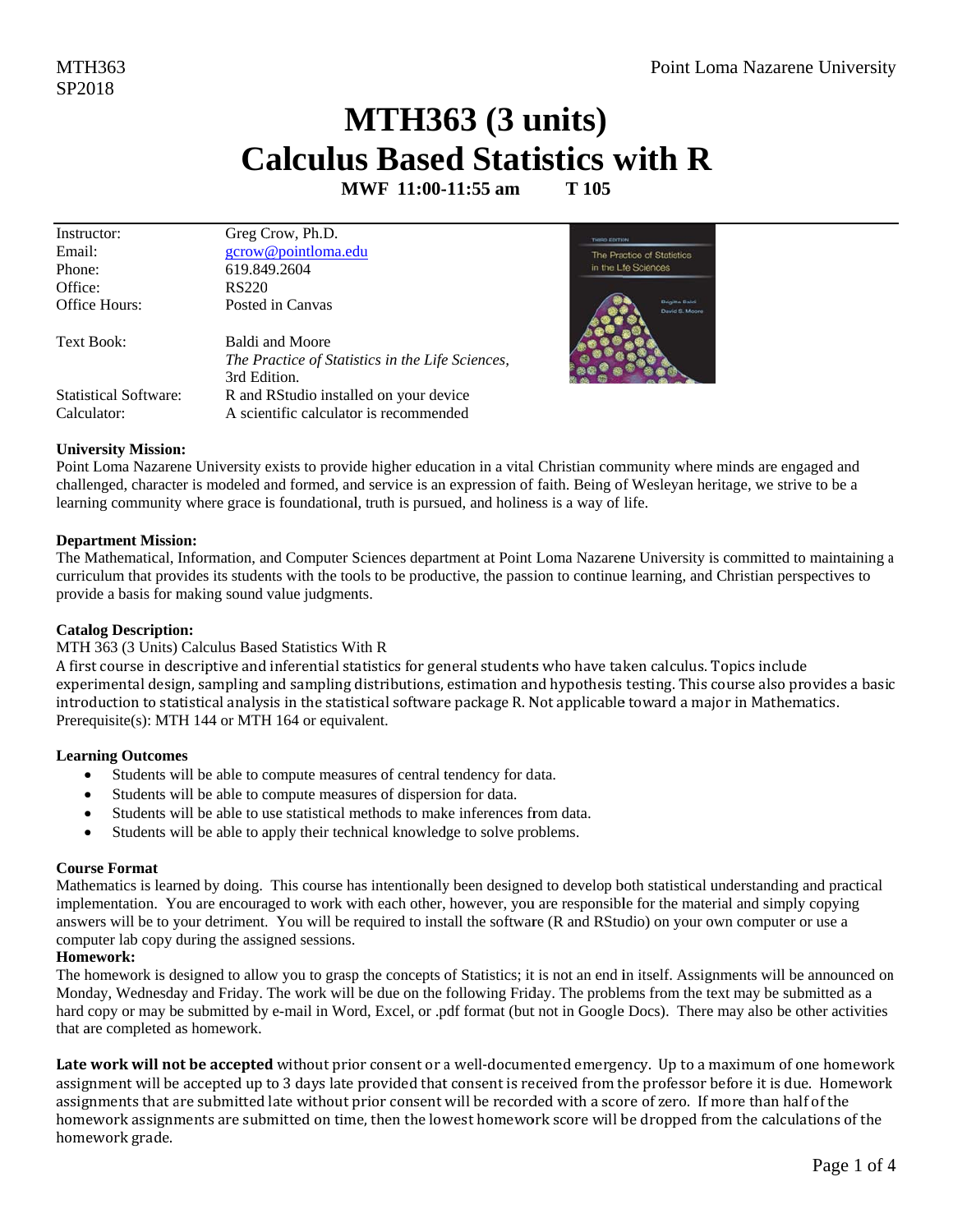# SP2018

Collected assignments must be prepared in a style suitable for grading. The following guidelines are used to determine credit:

- the organization must be easy to follow
- the work must be legible
- complete solutions must be written for problems (not just answers);
- answers must be clearly marked
- use complete sentences to answer questions

#### **Labs:**

The labs will be posted in Canvas and are due at the scheduled times (by 11:59 pm on the Thursday prior to the next lab). Labs will be submitted only in Canvas in Word, Excel, or .pdf format (e.g. Google Docs and Apple Numbers are not permitted).

#### **Examinations and the Final Examination:**

There will be two Mid-Semester Examinations and a comprehensive Final Examination. Both Mid-Semester Examinations and the Final Examination will include problems and questions over material assigned in the text, readings and handouts, as well as material presented in class. The examination schedule is included in the daily schedule. The instructor will not accept excuses such as poor communication with parents, benefactors, surf team sponsors and/or travel agents. No examination shall be missed without prior consent or a well-documented emergency beyond your control. In such cases, all make-up exams will occur at 8:30 am on the Saturday between classes and Final Exam week. A score of zero will be assigned for an examination that is missed without prior consent or a well-documented emergency beyond your control.

#### **Grade Components:**

| <b>Grade Component</b>       | Percent |
|------------------------------|---------|
| Two Examinations at 15% each | 30      |
| Final Exam                   | 32      |
| Lab Final Exam               | 8       |
| Labs                         | 15      |
| Written Homework             | 15      |
| Total                        | 100     |

#### **Grading Scale:**

Grades are based on the number of points accumulated throughout the course with the following exception. A student must pass at least one of Examination 1, Examination 2, or the Final Examination in order to pass the class. That is, a score of 60% must be achieved on one of these three Examinations, or else the final grade will be an F regardless of all other point totals. Approximate minimal percentages required to obtain a given grade are:

| <b>Grading Scale in percentages</b> |                                                                                       |  |
|-------------------------------------|---------------------------------------------------------------------------------------|--|
|                                     | $\ $ (87.5, 90.0) $\ $ (77.5, 80.0) $\ $ (67.5, 70.0) $\ $                            |  |
|                                     | $\mid$ [92.5, 100] $\mid$ [82.5, 87.5] $\mid$ [72.5, 77.5] $\mid$ [62.5, 67.5] $\mid$ |  |
|                                     | $[90.0, 92.5)$ $[80.0, 82.5)$ $[70.0, 72.5)$ $[60.0, 62.5)$                           |  |

#### **Attendance:**

Attendance is expected at each class session. In the event of an absence you are responsible for the material covered in class and the assignments given that day.

Regular and punctual attendance at all classes is considered essential to optimum academic achievement. If the student is absent from more than 10 percent of class meetings, the faculty member can file a written report which may result in de-enrollment. If the absences exceed 20 percent, the student may be de-enrolled without notice until the university drop date or, after that date, receive the appropriate grade for their work and participation. See

http://catalog.pointloma.edu/content.php?catoid=24&navoid=1581#Class\_Attendance in the Undergraduate Academic Catalog.

If you miss 10% of the class, you will receive a warning. If you miss 20% of the class, you will be automatically de-enrolled.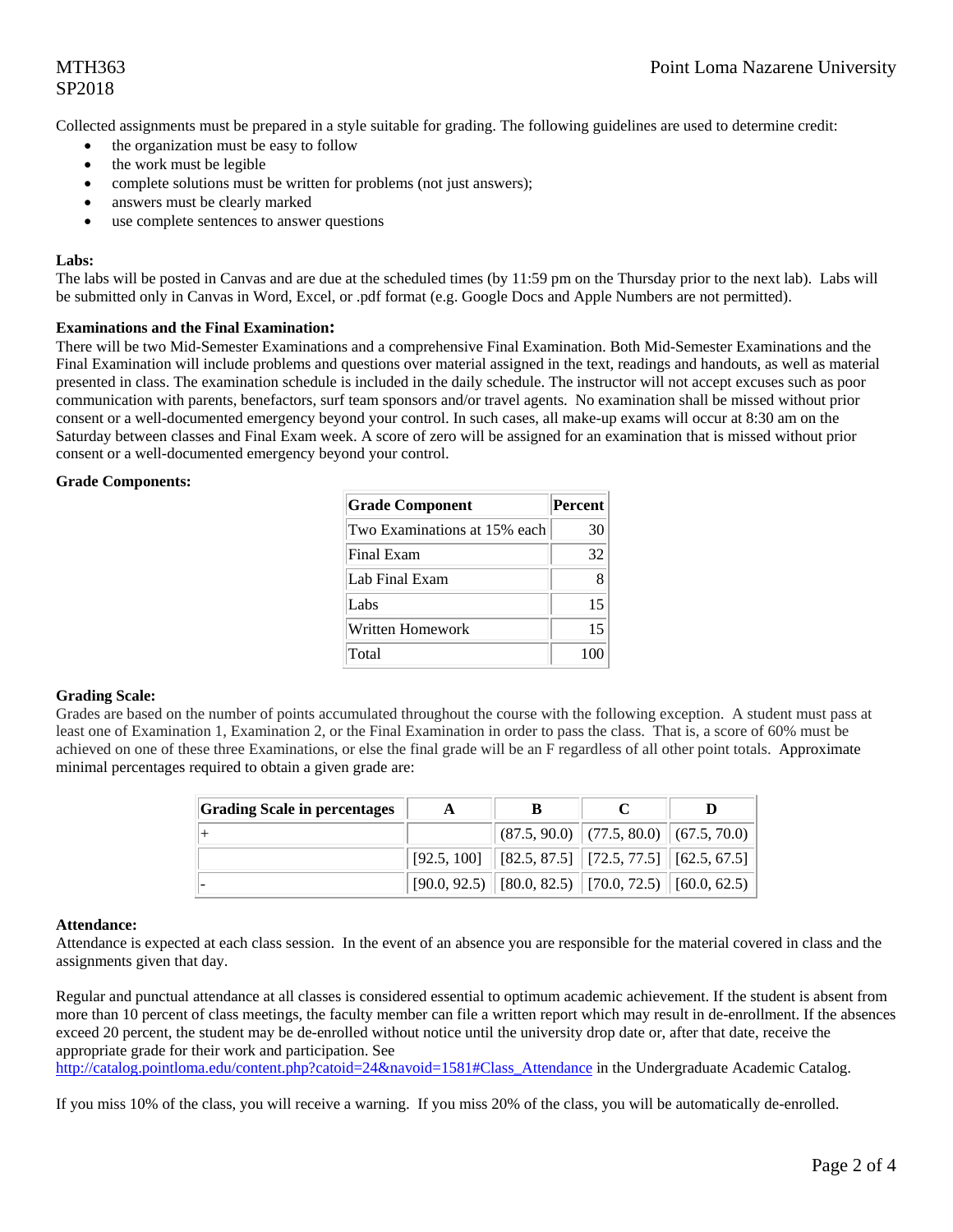### SP2018 **Class Enrollment:**

It is the student's responsibility to maintain his/her class schedule. Should the need arise to drop this course (personal emergencies, poor performance, etc.), the student has the responsibility to follow through (provided the drop date meets the stated calendar deadline established by the university), not the instructor. Simply ceasing to attend this course or failing to follow through to arrange for a change of registration (drop/add) may easily result in a grade of F on the official transcript.

#### **Academic Accommodations:**

If you have a diagnosed disability, please contact PLNU's Disability Resource Center (DRC) within the first two weeks of class to demonstrate need and to register for accommodation by phone at 619-849-2486 or by e-mail at DRC@pointloma.edu. See Disability Resource Center for additional information. For more details see the PLNU catalog: http://catalog.pointloma.edu/content.php?catoid=24&navoid=1581#Academic\_Accommodations

Students with learning disabilities who may need accommodations should discuss options with the instructor during the first two weeks of class.

#### **Academic Honesty:**

Students should demonstrate academic honesty by doing original work and by giving appropriate credit to the ideas of others. Academic dishonesty is the act of presenting information, ideas, and/or concepts as one's own when in reality they are the results of another person's creativity and effort. A faculty member who believes a situation involving academic dishonesty has been detected may assign a failing grade for that assignment or examination, or, depending on the seriousness of the offense, for the course. Faculty should follow and students may appeal using the procedure in the university Catalog. See

http://catalog.pointloma.edu/content.php?catoid=24&navoid=1581#Academic\_Honesty for definitions of kinds of academic dishonesty and for further policy information.

#### **Copyright Protected Materials:**

Point Loma Nazarene University, as a non-profit educational institution, is entitled by law to use materials protected by the US Copyright Act for classroom education. Any use of those materials outside the class may violate the law.

#### **Credit Hour:**

In the interest of providing sufficient time to accomplish the stated course learning outcomes, this class meets the PLNU credit hour policy for a 3 unit class delivered over 15 weeks. Specific details about how the class meets the credit hour requirements can be provided upon request.

#### **Final Exam: 10:30 am-1:00 pm on Friday May 4th, 2018**

The final exam date and time is set by the university at the beginning of the semester and may not be changed by the instructor. This schedule can be found on the university website and in the course calendar. No requests for early examinations will be approved. Only in the case that a student is required to take three exams during the same day of finals week, is an instructor authorized to consider changing the exam date and time for that particular student.

#### **The Final Exam is a Comprehensive Examination.**